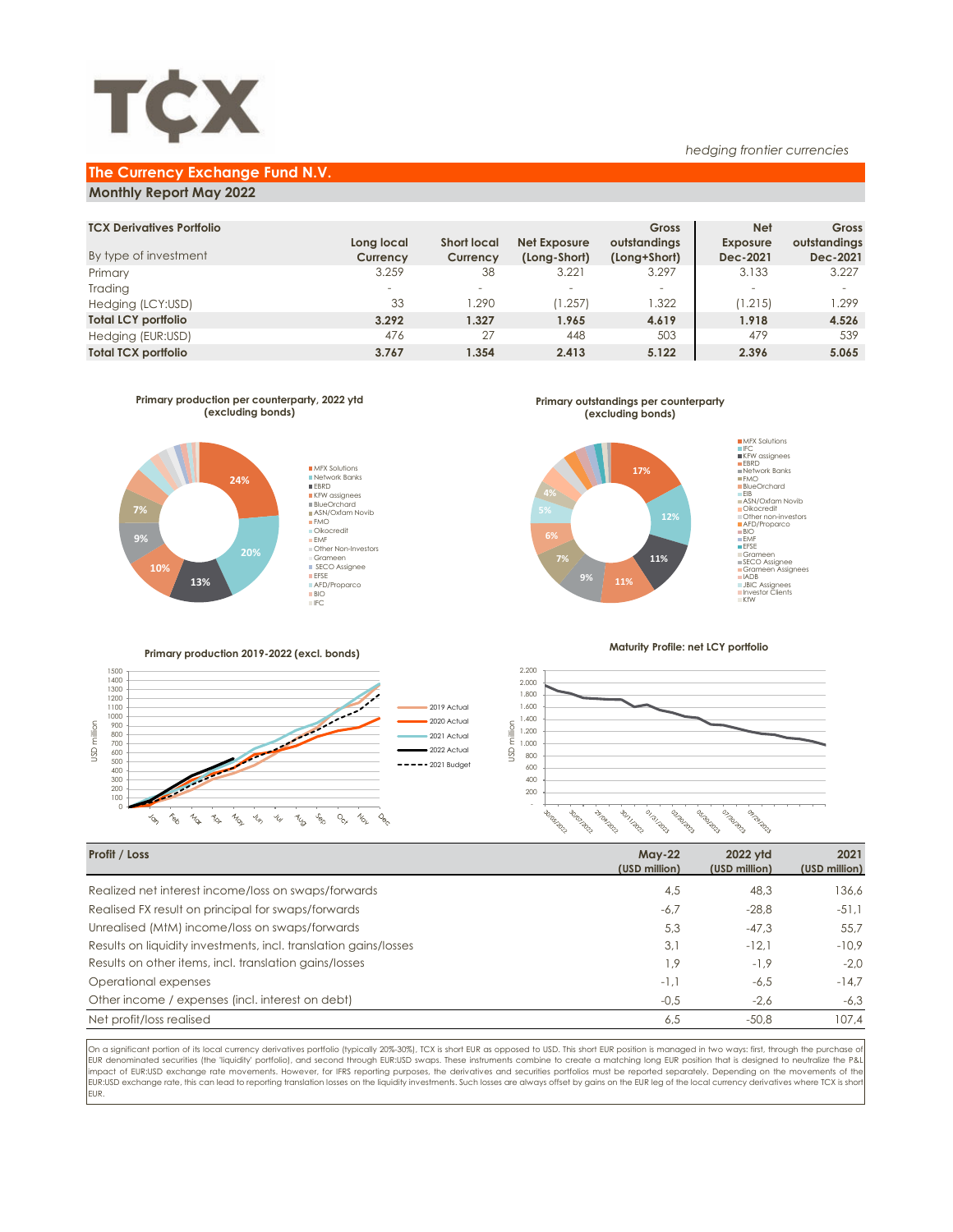

# **The Currency Exchange Fund N.V. Monthly Report May 2022**

 900.000 800.000 700.000 USD per share USD per share 600.000 500.000 400.000 300.0l

| <b>NAV performance</b>           | $Mav-22$<br>(USD million) | 2022 ytd<br>(USD million) | <b>May-22</b><br>(USD/share) |
|----------------------------------|---------------------------|---------------------------|------------------------------|
|                                  |                           |                           |                              |
| NAV at start of period           | 772.0                     | 829.2                     | 733.150                      |
| P/L in period                    | 6,5                       | $-50.8$                   | 6.147                        |
| Issuance & redemptions in period | 0,0                       | 0.0                       | $\Omega$                     |
| Distributions to shareholders    | 0.0                       | 0.0                       | 0.0                          |
| NAV at end of period             | 778.5                     | 778.5                     | 739.296                      |

| VaR and capital efficiency                                                | <b>May-22</b> | Apr-22  | <b>Dec-21</b> |
|---------------------------------------------------------------------------|---------------|---------|---------------|
| Market risk exposure (USD million)                                        | 94.8          | 94.5    | 92.7          |
| Market risk exposure (% of net notional exposure)                         | 4.8%          | 4,9%    | 4,8%          |
| Available Capital (USD million)                                           | 1.135.2       | 1.127.1 | 1.194.0       |
| Risk Weighted Assets (USD million)                                        | 4.464.8       | 4.440.9 | 4.365,3       |
| Capital / Risk Weighted Assets (Capital Ratio)                            | 25%           | 25%     | 27%           |
| Available Capital cushion (capital in excess of 14% minimum, USD million) | 510,1         | 505,4   | 582,8         |
| Available Capital cushion (as percent of Available Capital)               | 45%           | 45%     | 49%           |
| Available Liquidity (USD million)                                         | 1.138,3       | 1.094,7 | 1.142.9       |
| Diversified 12m FX stress test (USD million)                              | 222.8         | 214.2   | 223.0         |
| Available Capital/Diversified 12m FX stress test (USD million)            | 5.1           | 5,3     | 5,4           |
| Undiversified 12m FX stress test (USD million)                            | 718.8         | 715.9   | 736.4         |
| Available Capital / Undiversified 12m FX stress test (USD million)        | 1.6           | 1,6     | 1,6           |
| Ratio Undiversified/Diversifed stress test                                | 3.23          | 3.34    | 3.30          |



### **TCX Net Asset Value per A-Share**